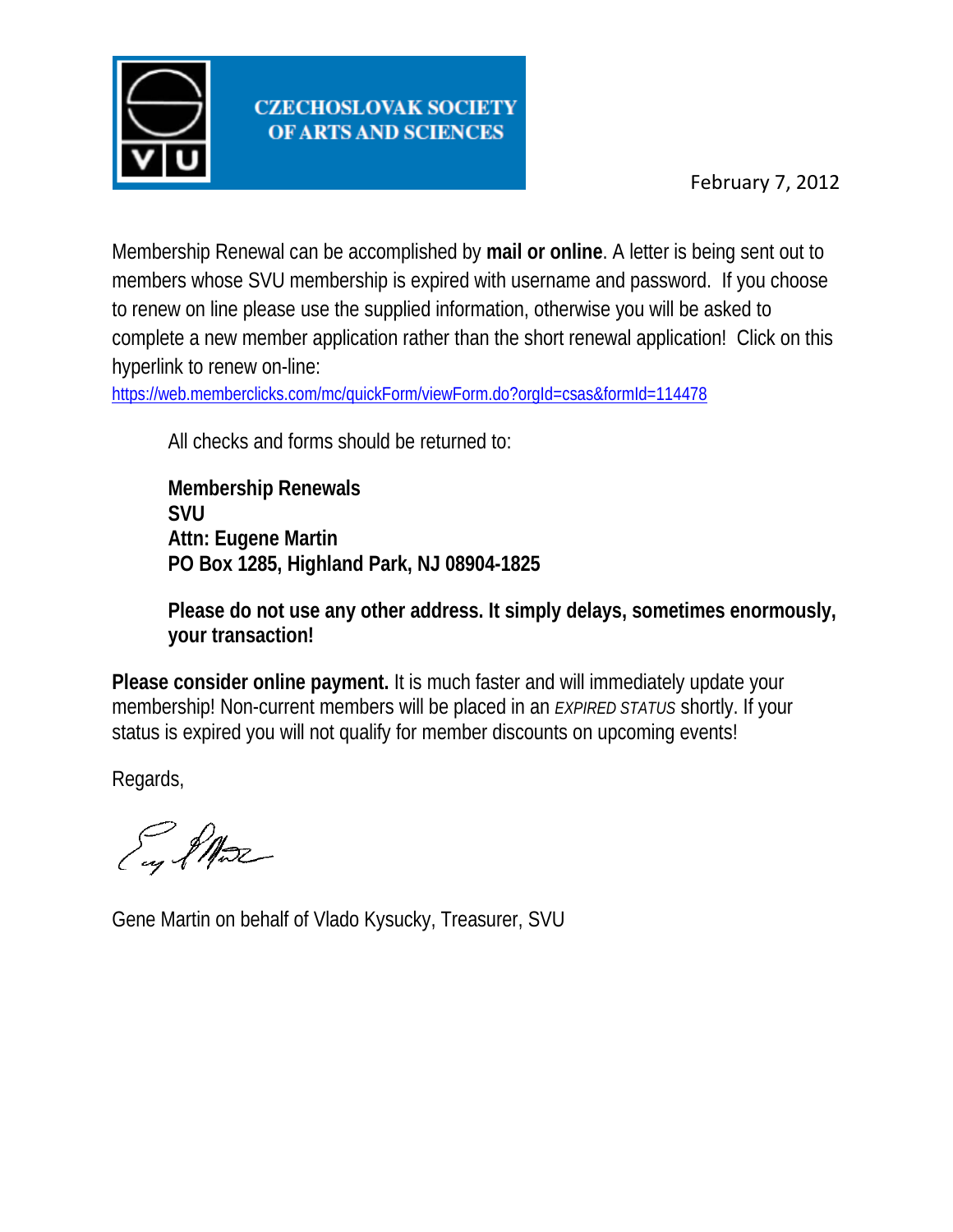**If you would prefer to renew by mail please complete the form below and mail it along with your check to the address at the bottom of the form.**

### **SVU MEMBERSHIP RENEWAL**

| <b>First Name:</b>                  |  |
|-------------------------------------|--|
| Last Name:                          |  |
| Spouse Name (if Couple Membership): |  |
| eMail:                              |  |
| Home Address:                       |  |
| Address 1:                          |  |
| City:                               |  |
| State:                              |  |
| County:                             |  |
| Zipcode:                            |  |
| Phone:                              |  |

#### **REGIONAL CHAPTER MEMBERSHIP - Please check off and/or complete**

| ALBANY-SCHENECTADY, NY | NEW YORK CITY, NY            |  |
|------------------------|------------------------------|--|
| CHICAGO, IL            | PITTSBURGH, PA               |  |
| CLEVELAND, OH          | <b>TEXAS</b>                 |  |
| <b>FLORIDA</b>         | WASHINGTON, DC               |  |
| LOS ANGELES, CA        | <b>OTHER US CHAPTER</b>      |  |
| <b>MINNESOTA</b>       | EUROPEAN CHAPTER             |  |
| <b>NFBRASKA</b>        | <b>NO REGIONAL AFFILIATE</b> |  |

| Membership<br>Renewal | Individual - \$35 | Couple - \$40    | Student -\$5 |
|-----------------------|-------------------|------------------|--------------|
|                       | <b>MEMBERSHIP</b> | <b>SUB TOTAL</b> |              |

### **Periodicals**

| ITEM          | (US/CAN) | (Rest of the | Number of Years         | Amount |
|---------------|----------|--------------|-------------------------|--------|
|               |          | World)       | $1 - 4$                 |        |
| <b>Kosmas</b> | \$27/vr. | $$32/$ yr.   |                         |        |
|               |          |              | <b>KOSMAS SUB TOTAL</b> |        |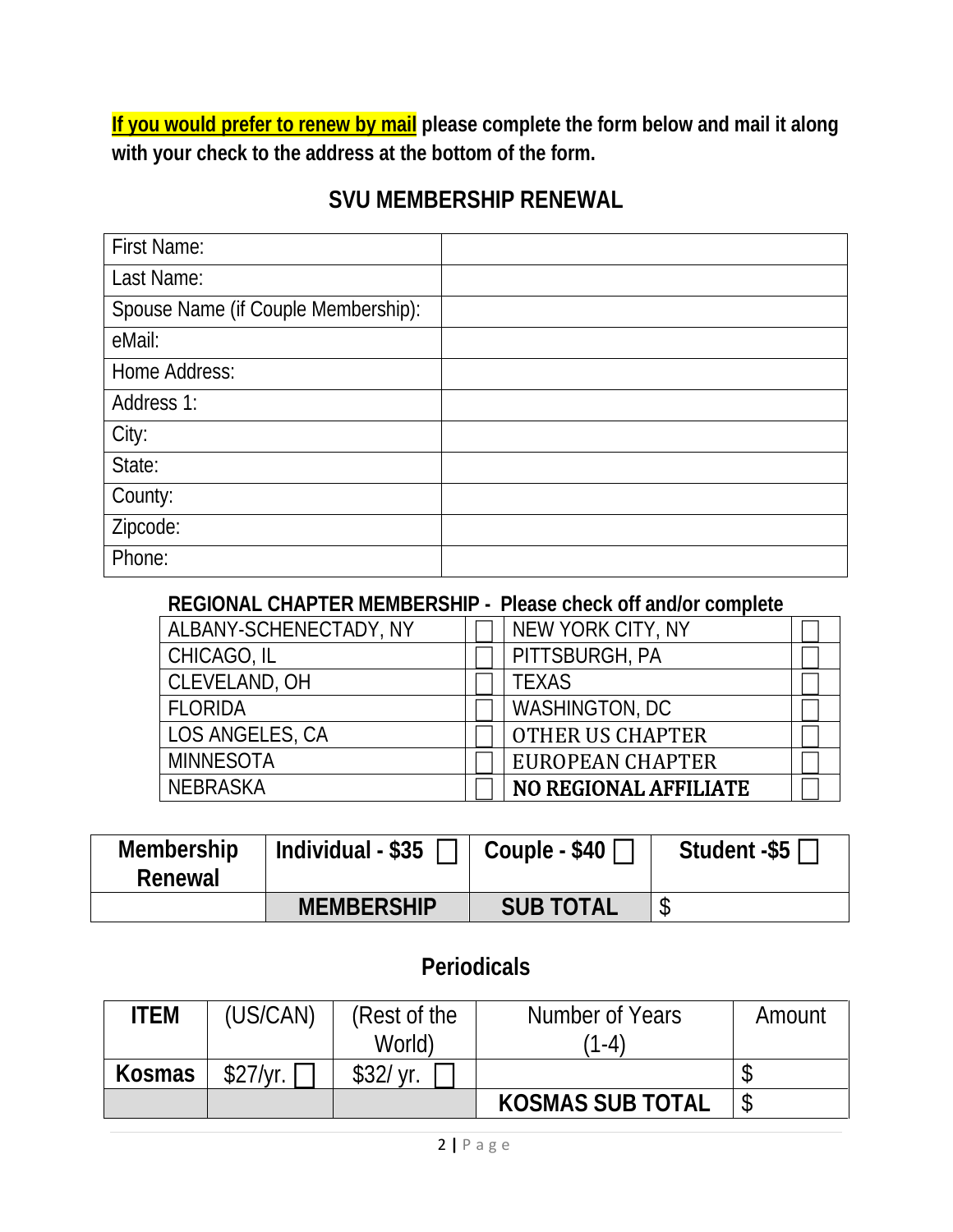| <b>ITEM</b>                                 | (US/<br>CAN) | (Rest of the<br>World) | <b>Number</b><br>Ordered | Sub-Total |
|---------------------------------------------|--------------|------------------------|--------------------------|-----------|
| "Contributions of the Moravian Brethren"    | \$32         | \$37                   |                          |           |
| Czech/ Slovak Theatre - Borkovec            | \$25         | \$30                   |                          |           |
| "On Behalf of Their Homeland" - Rechcigl    | \$57         | \$70                   |                          |           |
| "Fighting Communism From Afar"- Raska       | \$35         | \$40                   |                          |           |
| "Czech/ Slovaks in America" - Rechcigl, Jr. | \$25         | \$30                   |                          |           |
| "Czechmate" - Rechcigl, Jr.                 | \$32         | \$37                   |                          |           |
| Czech-American Biblio - Rechcigl, Jr.       | \$14         | \$19                   |                          |           |
| <b>BOOKS</b>                                |              |                        | <b>SUB</b>               | \$        |
|                                             |              |                        | TOTAL                    |           |

|  | <b>TOTAL</b> | $\sqrt{2}$<br>ື |
|--|--------------|-----------------|
|  |              |                 |

# **Shipping Address (ONLY IF DIFFERENT from Membership above):**

| <b>First Name</b>                 |  |
|-----------------------------------|--|
| Last Name                         |  |
| eMail (for shipping confirmation) |  |
| <b>Home Address</b>               |  |
| Address 1                         |  |
| City                              |  |
| <b>State</b>                      |  |
| County                            |  |
| Zipcode                           |  |
| Phone                             |  |

## **CHECK ENCLOSED:**

| First Name – Check Drawn On |  |
|-----------------------------|--|
| Last Name                   |  |
| Bank:                       |  |
| <b>Check Number:</b>        |  |
| <b>Check Amount:</b>        |  |